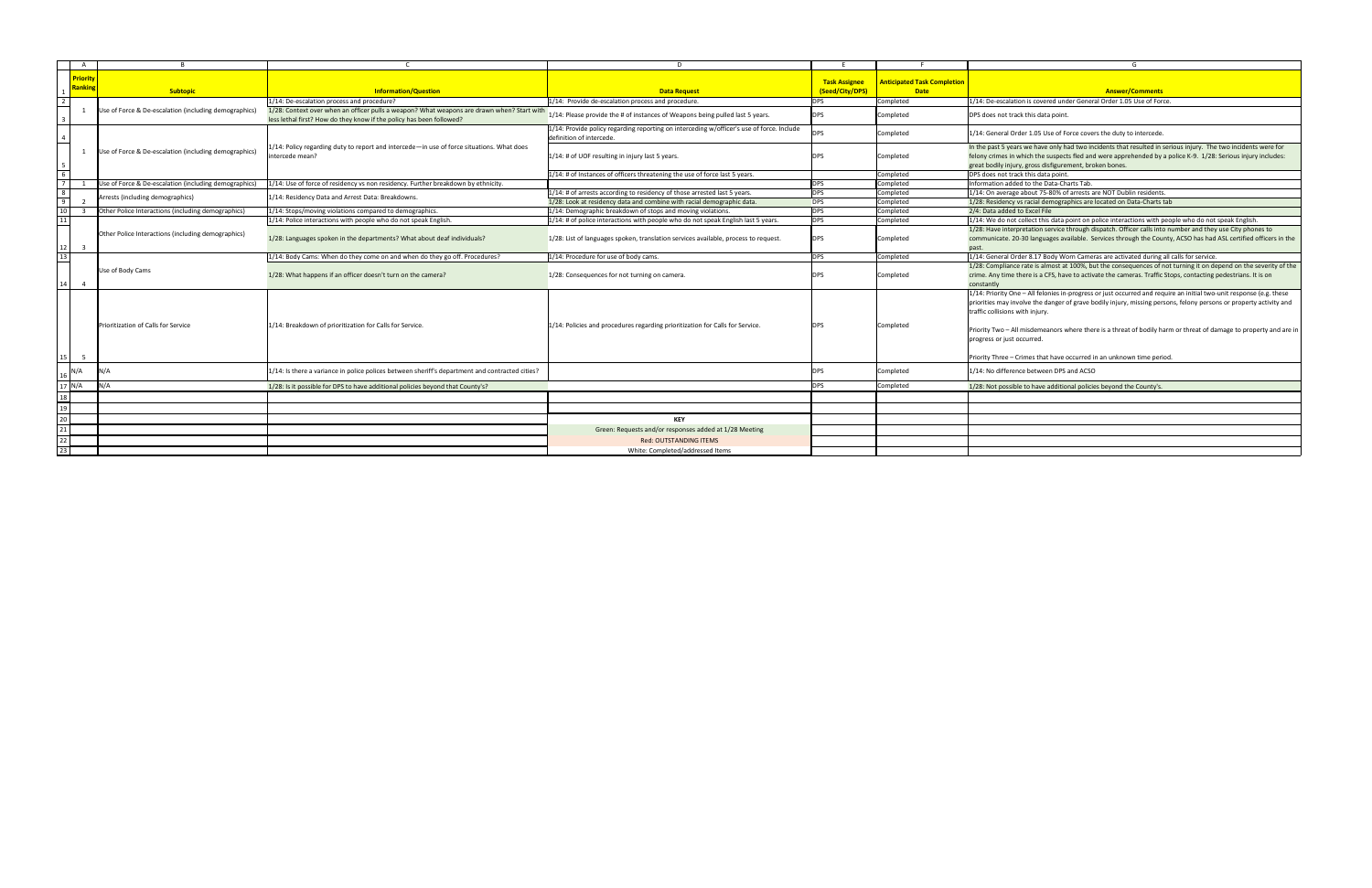|                  |                                   |                                                                        |                                                                                                                                                                                                                                                         | D                                                                                                             |                      |                                  | G                                                                                                                                                                                                                                                                                                                                                                                                                                                                                                                                            |
|------------------|-----------------------------------|------------------------------------------------------------------------|---------------------------------------------------------------------------------------------------------------------------------------------------------------------------------------------------------------------------------------------------------|---------------------------------------------------------------------------------------------------------------|----------------------|----------------------------------|----------------------------------------------------------------------------------------------------------------------------------------------------------------------------------------------------------------------------------------------------------------------------------------------------------------------------------------------------------------------------------------------------------------------------------------------------------------------------------------------------------------------------------------------|
|                  |                                   |                                                                        |                                                                                                                                                                                                                                                         |                                                                                                               |                      | <b>Anticipated</b>               |                                                                                                                                                                                                                                                                                                                                                                                                                                                                                                                                              |
|                  | <b>Priority</b><br><b>Ranking</b> |                                                                        |                                                                                                                                                                                                                                                         |                                                                                                               | <b>Task Assignee</b> | <b>Task</b>                      |                                                                                                                                                                                                                                                                                                                                                                                                                                                                                                                                              |
|                  |                                   | <b>Subtopic</b>                                                        | <b>Information/Question</b>                                                                                                                                                                                                                             | <b>Data Request</b>                                                                                           | (Seed/City/DPS)      | <b>Completion</b><br><b>Date</b> | <b>Answer</b>                                                                                                                                                                                                                                                                                                                                                                                                                                                                                                                                |
|                  |                                   | Recruitment, Hiring, and Performance                                   | 1/14: Staffing process, replacing DPS Staff?                                                                                                                                                                                                            | 1/14: Policies and processes for replacing DPS staff                                                          | <b>DPS</b>           | Completed                        | 1/14: The contract between the City of Dublin and the County of Alameda states the City will<br>receive replacement personnel in 10 days.                                                                                                                                                                                                                                                                                                                                                                                                    |
| $\mathbf{3}$     |                                   | Review of DPS Officers & Staff                                         | 1/28: Tie in with question re: Recruitment, Hiring, and Management of<br><b>Officers</b>                                                                                                                                                                | 1/28: Recruitment, hiring, and management processes                                                           | <b>DPS</b>           | Completed                        | See posted Information on Task Force Website.                                                                                                                                                                                                                                                                                                                                                                                                                                                                                                |
|                  |                                   | Recruitment, Hiring, and Performance<br>Review of DPS Officers & Staff | 1/14: Effectiveness and impact on increases in staffing, training.<br>Evidence/Data and outcomes.                                                                                                                                                       | 1/14: Comparison of increased staff/training vs crime levels last 5 years.                                    | <b>DPS</b>           | Completed                        | 1/14: There are many factors to take into consideration when trying to define a quantifiable<br>response. There have been numerous legislative changes, mass transportation portals, the<br>closing of the AC Jail in Oakland, the opening of the courthouse, just to name a few factors that<br>have changed in the past five years. I have seen a reduction in the amount of force used in the<br>past five years and I directly attribute that to the professionalism of our staff.                                                       |
|                  |                                   |                                                                        |                                                                                                                                                                                                                                                         | 1/28: Cart the data from Chief. % increases in staffing, crime, population.                                   | <b>DPS</b>           | Completed                        | Data to be added to Spreadsheet                                                                                                                                                                                                                                                                                                                                                                                                                                                                                                              |
|                  |                                   | Recruitment, Hiring, and Performance                                   | 1/14: Recruitment/Selection/Hiring and Performance Management of<br>Officers.                                                                                                                                                                           | $1/14$ : Provide policies and procedures around recruitment, hiring, and<br>performance evaluation.           | DPS                  | Completed                        | 1/14: The recruitment, hiring and performance evaluations are done by ACSO. ACSO has a full-<br>time Backgrounds and Recruiting Unit, which is stationed at the Regional Training Center in<br>Dublin. Employees receive annual performance evaluations.                                                                                                                                                                                                                                                                                     |
|                  |                                   | Review of DPS Officers & Staff                                         | 1/28: Dismissal Process for Officers.                                                                                                                                                                                                                   | 1/28: Data on # of officers that have been dismissed or moved out of DPS and<br>reasons why? (more specific). | <b>DPS</b>           | Completed                        | 1/28: Handling "Bad Apples"--Admin Leave and then removed. If not a good fit, they will be<br>move out of DPS and sent to ACSO. Chief can't really share why the 2 officers in the last 3 years<br>were dismissed.                                                                                                                                                                                                                                                                                                                           |
|                  |                                   | Reporting                                                              | 1/14: What does City oversight entail?                                                                                                                                                                                                                  | $1/14$ : No data request                                                                                      | DPS/City             | Completed                        | 1/14: The City Manager and Sheriff work together to select the command staff at DPS. If for some<br>reason the City requests an employee is no longer assigned to Dublin they can be transferred out.<br>The contract spells out an out clause if the City wishes to pursue their own police department.<br>1/28: No citizens oversight committee. There was legislation passed that allowed the County<br>Board of Supervisors to create oversight over the Sherriff's Office (AB 1185: Sherriff Oversight<br>Board and Inspector General). |
| $\frac{9}{2}$    |                                   |                                                                        |                                                                                                                                                                                                                                                         |                                                                                                               | <b>DPS</b>           | Completed                        | 1/14: Employees can file a complaint with Internal Affairs and the investigation process is the<br>same as external. Internal Affairs investigations are protected by law unless there is a sustained<br>finding of sexual assault, dishonesty or OIS. General order 3.07                                                                                                                                                                                                                                                                    |
|                  |                                   | Reporting                                                              | 1/14: Process for internal complaints and is this record disclosed now. Where 1/14: Provide policies and procedures for handling internal complaints and<br>can this information be found publicly. 1/28: Is it available to the City?                  | confirm if complaints are public                                                                              | <b>DPS</b>           | Completed                        | 1/28: Internal complaints are not public. Within DPS: Internal mechanism tracked by HR, if an<br>officer has multiple UOF/Dis. Action/Traffic Accidents. Send internal memo to do a secondary<br>review of the instances to see if there are any commonalities and if there is any training or<br>disciplinary action that needs to be taken. . General Order 3.25 Personnel Early Warning System.                                                                                                                                           |
| 11               |                                   | Reporting                                                              | 1/14: Different ways civilians can file complaints.                                                                                                                                                                                                     | 1/14: No data request                                                                                         | <b>DPS</b>           | Completed                        | $1/14$ :<br>1. Telephone number for Internal Affairs: (510) 208-9800<br>2. ASCO website: https://www.alamedacountysheriff.org/admin ia complaint.php<br>3. Forms at DPS (In person or via mail)                                                                                                                                                                                                                                                                                                                                              |
| 12               |                                   | Reporting                                                              | $ 1/14$ : How internal investigations with police officers are conducted. Process<br>and procedure, what are they looking for to figure out if misconduct<br>happened.                                                                                  | 1/14: Provide policies and procedures for internal investigation                                              | DPS/City             | Completed                        | 1/14: An internal vs. external investigation are handled similar. Both are investigated to<br>determine if the allegation occurred.<br>1/28: GO 3.07                                                                                                                                                                                                                                                                                                                                                                                         |
| $13\overline{2}$ |                                   | Reporting                                                              | $ 1/14$ : Community feedback collected to date, and what that has told us?                                                                                                                                                                              | 1/14: Provide community feedback last 5 years                                                                 | City                 | Completed                        | 2019 Community Survey Statistics: Perception of Safety Question on Data-Charts Tab.                                                                                                                                                                                                                                                                                                                                                                                                                                                          |
| 14               |                                   | Reporting                                                              | $ 1/14$ : How does City police reporting compare to the County reporting and is<br>it possible to go further at the City level?                                                                                                                         | $ 1/14$ : No data available or collected at the moment                                                        | <b>DPS</b>           | Completed                        | 1/14: Yes, the City and County reporting is the same, but they can arrange it differently for Dublin<br>specific incidents. It is possible to collect data further than what is being collect right now, but it<br>varies depending on the scope. This involves working with their vendor to add the specific data<br>point. Cost associated with this is high.<br>1/28: What is the data does the TF want to find out?                                                                                                                      |
| $\frac{15}{1}$   |                                   | Disciplinary Action                                                    | $ 1/14$ : Disciplinary action: Is that shared across the city, county, state. Ways to $ 1/14$ : Procedures for conducting background checks on officers w/respect to<br>know if a police officer has had disciplinary action from another jurisdiction. | disciplinary action                                                                                           | <b>DPS</b>           | Completed                        | 1/14: No, the information is confidential. If a police officer leaves one agency and applies with<br>another a complete background check will be conducted to include any disciplinary action that<br>would be in an Internal Affairs file.                                                                                                                                                                                                                                                                                                  |
| 16               |                                   |                                                                        | 1/28: Does this happen when hiring someone from ACSO to DPS? Discretion<br>in the selection of the next officer?                                                                                                                                        |                                                                                                               | <b>DPS</b>           | Completed                        | 1/28: Access to background file. Yes-Hold interviews on bi-monthly basis. Access to performance<br>evals/complaints, contract previous supervisors.                                                                                                                                                                                                                                                                                                                                                                                          |
|                  |                                   | Disciplinary Action                                                    | 1/14: What are the consequences, disciplinary actions?                                                                                                                                                                                                  | 1/14: Provide information on range of penalties for officer misconduct                                        | $\overline{DPS}$     | Completed                        | 1/14: The corrective discipline will be consistent with the allegation up to termination and/or<br>criminal charges.<br>1/28: GO 3.07                                                                                                                                                                                                                                                                                                                                                                                                        |
| 18               |                                   | Disciplinary Action                                                    | 1/28: What happens if an officer does not turn on their body cam?                                                                                                                                                                                       |                                                                                                               | <b>DPS</b>           | Completed                        | 1/28: GO 3.07                                                                                                                                                                                                                                                                                                                                                                                                                                                                                                                                |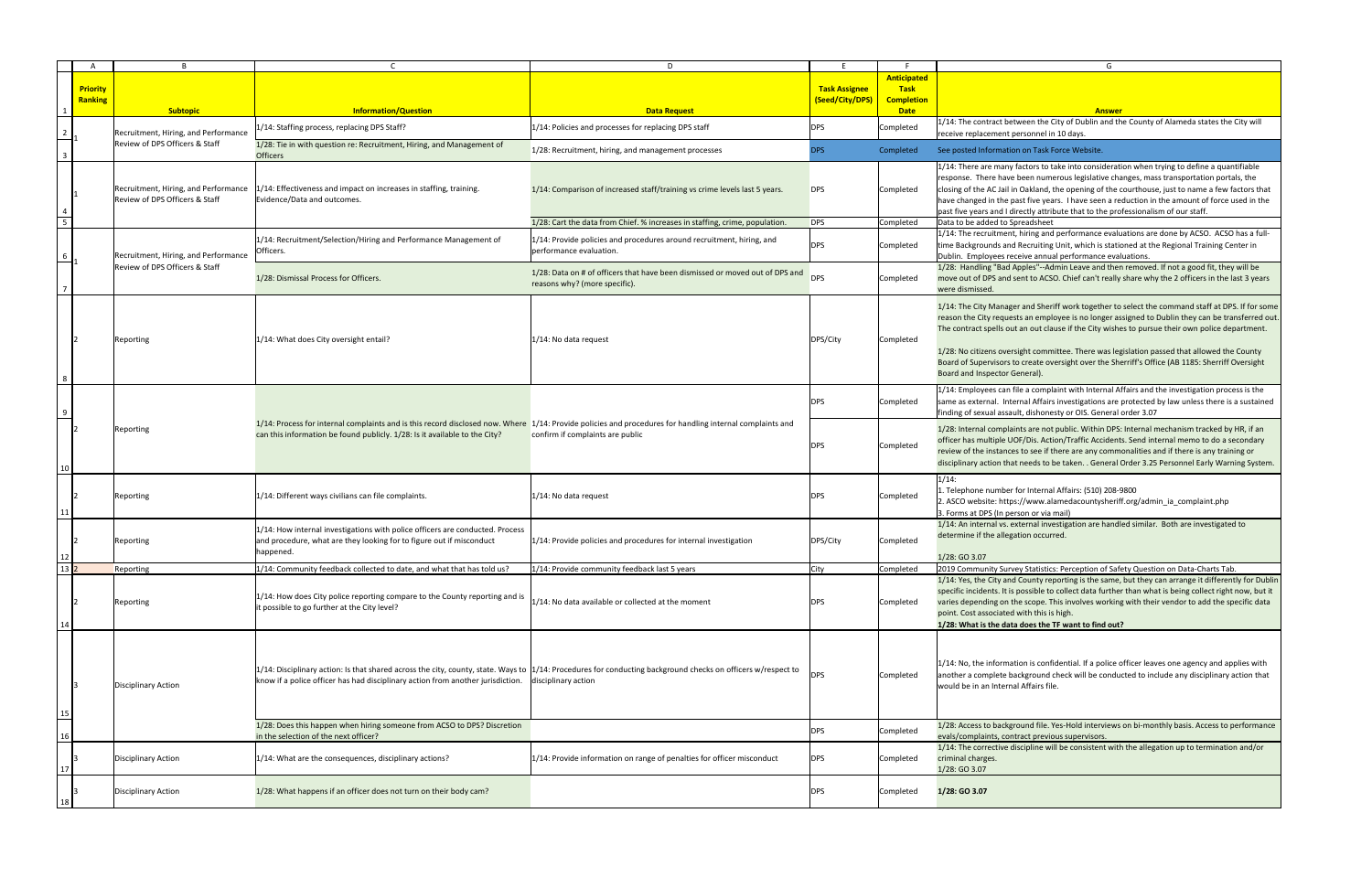|                                                                                       |  |                                                   |                                                                                                                                                |                                                                                                                                                 |            |             | G                                                                                                                                                                                                                                                                   |
|---------------------------------------------------------------------------------------|--|---------------------------------------------------|------------------------------------------------------------------------------------------------------------------------------------------------|-------------------------------------------------------------------------------------------------------------------------------------------------|------------|-------------|---------------------------------------------------------------------------------------------------------------------------------------------------------------------------------------------------------------------------------------------------------------------|
|                                                                                       |  | Demographics of Officers & Staff at<br><b>DPS</b> | 1/14: Dublin Officers that are Dublin residents                                                                                                | 1/14: Provide percentage of officers that are Dublin residents                                                                                  | <b>DPS</b> | Completed   | 1/14: Two Dublin and 12 Tri-Valley in a force of 59 officers.                                                                                                                                                                                                       |
| 20                                                                                    |  | Demographics of Officers & Staff at<br><b>DPS</b> | 1/14: Demographics of the Officers and the Staff in DPS. How does it compare<br>with the Dublin community and those arrested in the Community? | $ 1/14$ : Provide demographic data on 1) DPS officers and 2) DPS staff and how<br>both sets compare w/Dublin community and arrest demographics. | <b>DPS</b> | Completed   | 1/14:: City of Dublin Demographics Asian 49%, White 32%, Hispanic 10%, Other 5%, Black 4%.<br>DPS White 76%, Hispanic 9%, Asian 7%, Black 4%, Other 4%, Arrests White 42%, Black 25%,<br>Hispanic 25%, Other 9%. Data added to Spreadsheet.                         |
| 21                                                                                    |  |                                                   |                                                                                                                                                | 1/28: Efforts on diversity recruitment/hiring. Policies at ACSO or City to further DPS<br>diversify the Police Force?                           |            | ompleted    | 1/28: Chief to double check with ACSO Hiring team on diversity recruitment and hiring. Could<br>have sergeant who oversees recruitment come and speak w/TF; for Seed to double check w/TF<br>and see if this is what they want.                                     |
| $\begin{array}{c c} 22 & 5 \\ \hline 23 & \end{array}$                                |  | <b>DPS Annual Goals</b>                           | 1/14: Department establish annual goals and how is progress monitored.                                                                         | $ 1/14$ : Provide departmental annual goals and progress towards achievement<br>of goals                                                        | <b>DPS</b> | Completed   | 1/14: The City of Dublin as well as the ACSO creates Strategic Plans. Ideas that are brought<br>forward at these events are regularly monitored through the process.                                                                                                |
|                                                                                       |  |                                                   | 1/28: What is the bar set by the department, goals?                                                                                            |                                                                                                                                                 | DPS/City   | Completed   | Strategic Plans will be uploaded to TF Website.                                                                                                                                                                                                                     |
| 24                                                                                    |  | N/A                                               | 1/14: Are there still Dublin police who are in the school districts as School<br>Resources Officers? Who pays for that? City/DUSD?             | 1/28: Provide interaction and demographic data for SRO interaction<br>w/students and teachers (how many calls of service, for example)          | <b>DPS</b> | early March | 1/14: Yes, the City of Dublin pays for two full time School Resource Officers. In a recent<br>conversation with the DUSD Superintendent he would like to continue the relationship. DUSD is<br>anticipating the opening of a second high school in the near future. |
|                                                                                       |  |                                                   |                                                                                                                                                |                                                                                                                                                 |            |             |                                                                                                                                                                                                                                                                     |
|                                                                                       |  |                                                   |                                                                                                                                                | <b>KEY</b>                                                                                                                                      |            |             |                                                                                                                                                                                                                                                                     |
|                                                                                       |  |                                                   |                                                                                                                                                | Green: Requests and/or responses added at 1/28 Meeting                                                                                          |            |             |                                                                                                                                                                                                                                                                     |
| $\begin{array}{r} 25 \\ \hline 26 \\ \hline 27 \\ \hline 28 \\ \hline 29 \end{array}$ |  |                                                   |                                                                                                                                                | <b>Red: OUTSTANDING ITEMS</b>                                                                                                                   |            |             |                                                                                                                                                                                                                                                                     |
|                                                                                       |  |                                                   |                                                                                                                                                | White: Completed/addressed Items                                                                                                                |            |             |                                                                                                                                                                                                                                                                     |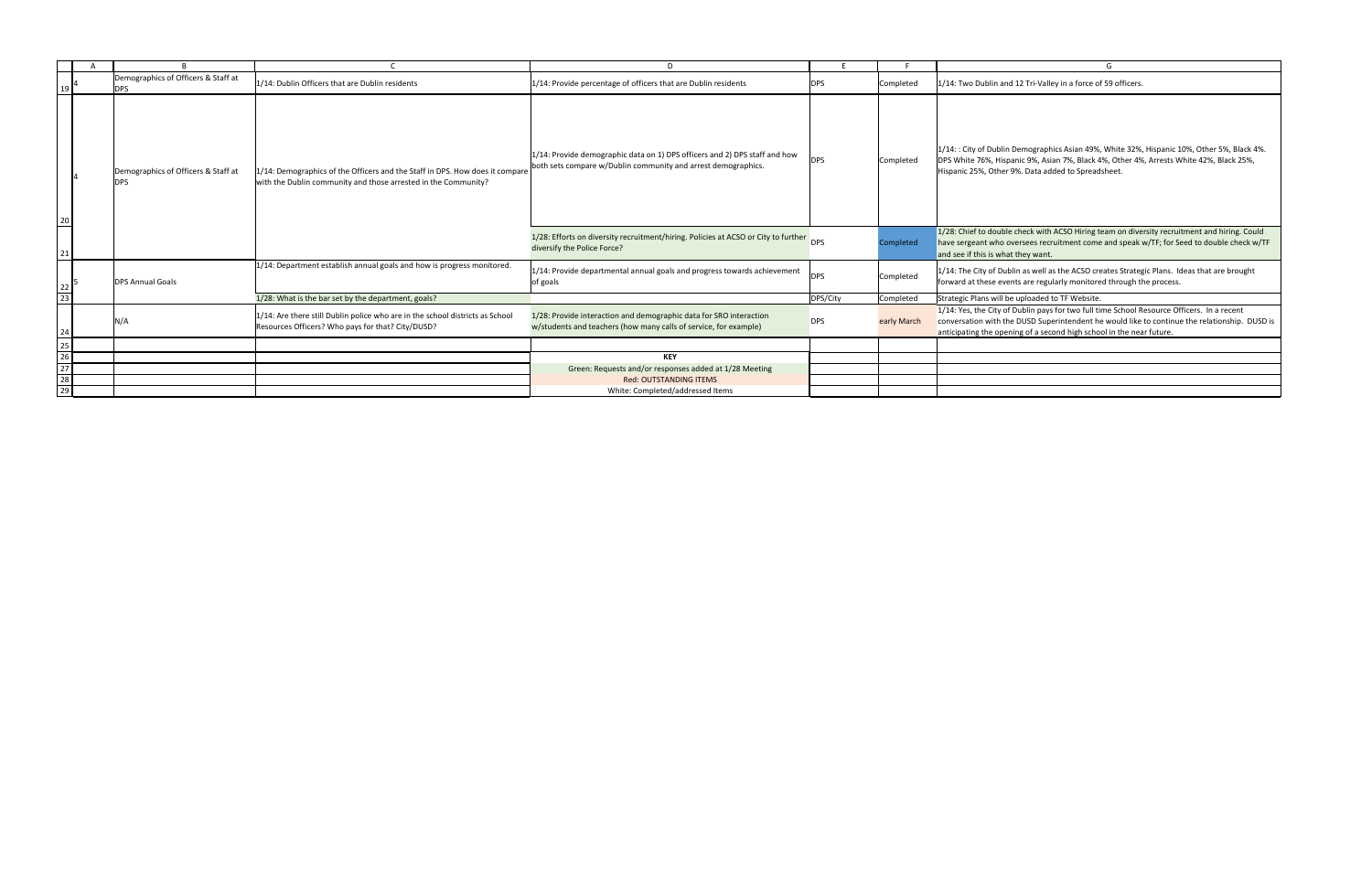|                 | <b>Priority</b> |                                    |                                                                                                       |                                                                                      | <b>Task Assignee</b> | <b>Anticipated Task</b> |                                    |
|-----------------|-----------------|------------------------------------|-------------------------------------------------------------------------------------------------------|--------------------------------------------------------------------------------------|----------------------|-------------------------|------------------------------------|
|                 | <b>Ranking</b>  | <b>Subtopic</b>                    | <b>Information/Question</b>                                                                           | <b>Data Request</b>                                                                  | (Seed/City/DPS)      | <b>Completion Date</b>  | <b>Answer</b>                      |
|                 |                 |                                    | Frequency and Efficacy of Training 1/14: Address the reasoning behind having 1,000 hours of Training. | 1/14: No data requested.                                                             | <b>DPS</b>           | Completed               |                                    |
|                 |                 |                                    | Frequency and Efficacy of Training 1/14: How much time is dedicated to topics in training?            | 1/14: Training topics - training manual                                              | <b>DPS</b>           | Completed               | Reference posted on the TF Website |
|                 |                 | Frequency and Efficacy of Training | $1/14$ : How often are ongoing trainings taking place? Which ones are they and<br>how frequent?       | 1/14: Training schedule.                                                             | <b>DPS</b>           | Completed               |                                    |
|                 |                 | Frequency and Efficacy of Training | $1/14$ : Way to evaluate the training is being implemented and having the desired<br>effect.          | 1/14: Training evaluation tools, systems, compliance<br>monitoring, results analysis | <b>DPS</b>           | Completed               |                                    |
|                 |                 | <b>Types of Curriculum</b>         | 1/14: Share examples of what type of curriculum. That is use of force training.                       | 1/14: Use of force curriculum?                                                       | <b>DPS</b>           | Completed               | Reference posted on the TF Website |
|                 |                 |                                    | What is being taught in that training program.                                                        | 1/28: Include Student Workbook?                                                      | <b>DPS</b>           | Completed               | Reference posted on the TF Website |
|                 |                 | Ongoing Education and Training     | 1/14: Continuing education - what requirements are there for ongoing<br>education and training.       | 1/14: Training policy                                                                | <b>DPS</b>           | Completed               |                                    |
| $\overline{9}$  |                 |                                    |                                                                                                       |                                                                                      |                      |                         |                                    |
| $\frac{10}{11}$ |                 |                                    |                                                                                                       | <b>KEY</b>                                                                           |                      |                         |                                    |
|                 |                 |                                    |                                                                                                       | Green: Requests and/or responses added at 1/28 Meeting                               |                      |                         |                                    |
| $\frac{1}{12}$  |                 |                                    |                                                                                                       | <b>Red: OUTSTANDING ITEMS</b>                                                        |                      |                         |                                    |
| $\overline{13}$ |                 |                                    |                                                                                                       | White: Completed/addressed Items                                                     |                      |                         |                                    |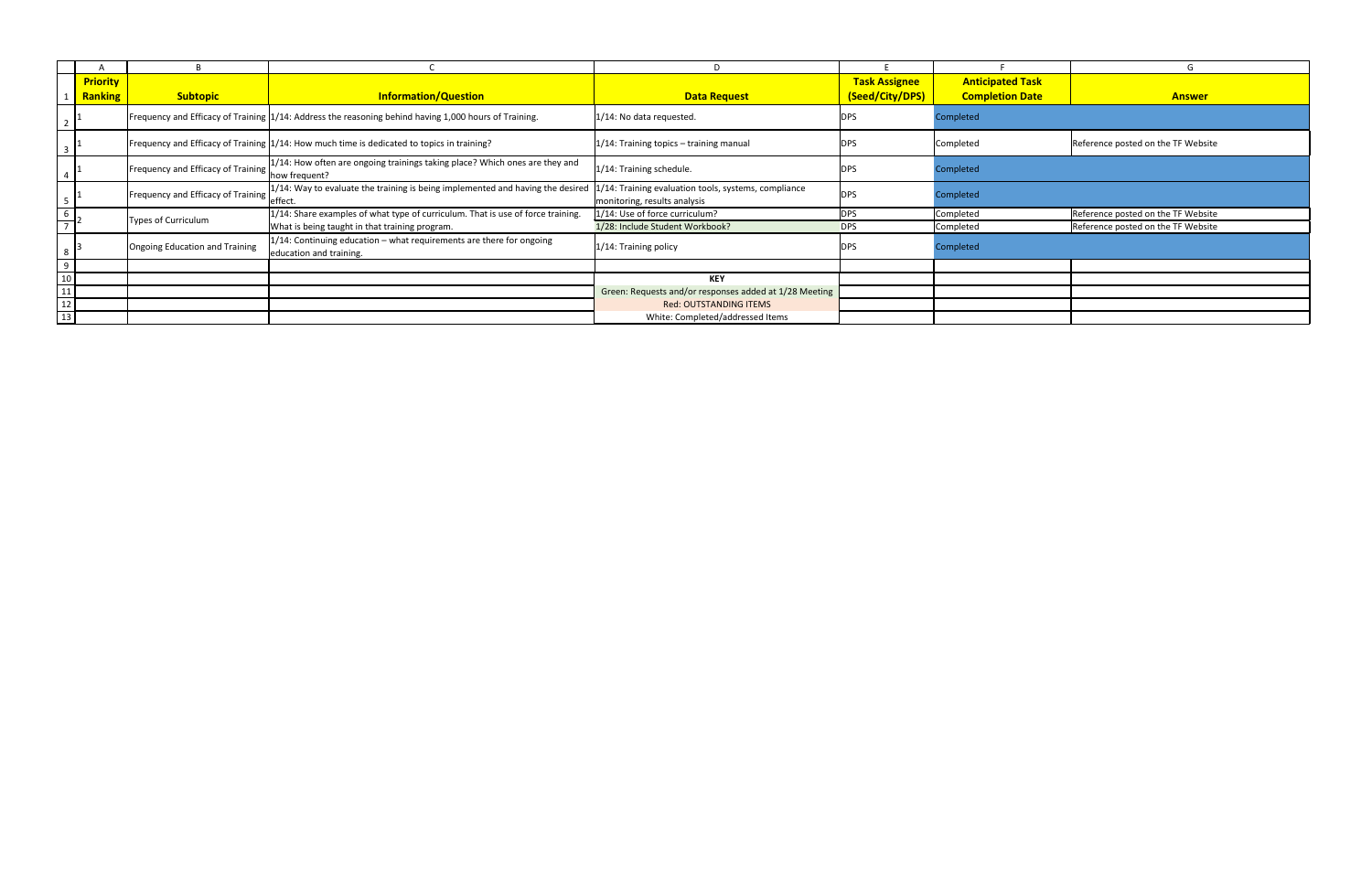|                                   |                                                                     |                                                                                                                                                                                                                                                  | $\mathsf{D}$                                                                                                                                                                           |                                                |                                                   | G                                                                                                                                                                                                                                                                                                                                                                                                                                                                                                                                                                                                                                                                                                                                                                                                                                                                                                                                                                                                                                                                                                                                                                                                                                                                                                                                                                                                                                                                                                                                                                                                                                                                                                                                                                                                                                                                                                                                                                                                                                                                                                                                                                                                                                                                                                                                                                                                                                                                                                                                                                                                                                                                                        |
|-----------------------------------|---------------------------------------------------------------------|--------------------------------------------------------------------------------------------------------------------------------------------------------------------------------------------------------------------------------------------------|----------------------------------------------------------------------------------------------------------------------------------------------------------------------------------------|------------------------------------------------|---------------------------------------------------|------------------------------------------------------------------------------------------------------------------------------------------------------------------------------------------------------------------------------------------------------------------------------------------------------------------------------------------------------------------------------------------------------------------------------------------------------------------------------------------------------------------------------------------------------------------------------------------------------------------------------------------------------------------------------------------------------------------------------------------------------------------------------------------------------------------------------------------------------------------------------------------------------------------------------------------------------------------------------------------------------------------------------------------------------------------------------------------------------------------------------------------------------------------------------------------------------------------------------------------------------------------------------------------------------------------------------------------------------------------------------------------------------------------------------------------------------------------------------------------------------------------------------------------------------------------------------------------------------------------------------------------------------------------------------------------------------------------------------------------------------------------------------------------------------------------------------------------------------------------------------------------------------------------------------------------------------------------------------------------------------------------------------------------------------------------------------------------------------------------------------------------------------------------------------------------------------------------------------------------------------------------------------------------------------------------------------------------------------------------------------------------------------------------------------------------------------------------------------------------------------------------------------------------------------------------------------------------------------------------------------------------------------------------------------------------|
| <b>Priority</b><br><b>Ranking</b> | Subtopic                                                            | <b>Information/Question</b>                                                                                                                                                                                                                      | <b>Data Request</b>                                                                                                                                                                    | <b>Task Assignee</b><br><b>(Seed/City/DPS)</b> | <b>Anticipated Task</b><br><b>Completion Date</b> | <b>Answers</b>                                                                                                                                                                                                                                                                                                                                                                                                                                                                                                                                                                                                                                                                                                                                                                                                                                                                                                                                                                                                                                                                                                                                                                                                                                                                                                                                                                                                                                                                                                                                                                                                                                                                                                                                                                                                                                                                                                                                                                                                                                                                                                                                                                                                                                                                                                                                                                                                                                                                                                                                                                                                                                                                           |
|                                   | Collaboration w/Social Workers<br>Mental Health Providers, and DPS  | 1/14: Are other communities using social workers who are going out with<br>police officers. What has been the outcome of that?                                                                                                                   | 1/14: Seed will conduct preliminary research on models in other cities (including<br>programs within Alameda County and Bay Area)                                                      | Seed                                           | 2/11/2021                                         | From Seed: The most comprehensive police social work practice is found in Illinois and Wisconsin. Police social workers are employed<br>within more than 35 police departments and provide a variety of services in response to domestic violence, elder abuse and mental<br>health. A critical incident response is also provided (Services, 2007). These police social workers are also members of the Association of<br>Police Social Workers (APSW). The mission of the APSW is to promote the development and practice of social work services that are<br>provided within police department settings.<br>At the Houston Police Department, a licensed clinical social worker or caseworker rides along when police answer an emergency call<br>regarding a person presumed to be mentally ill. Some 30 of those ride-along professionals now work out of that department's<br>relatively new Mental Health Division.<br>In Wisconsin, the Madison Police Department Mental Health Liaison Program has similar pairings of health clinicians and cops,<br>otherwise known as crisis intervention response teams.<br>The One Mind Campaign seeks to ensure successful interactions between law enforcement and people in crisis and/or with mental<br>health issues or disorders. The initiative focuses on uniting local communities, public safety organizations, and mental health<br>organizations so that the three become "of one mind." To join the campaign, law enforcement agencies must pledge to implement<br>four promising practices over a 12-36 month time frame. These practices include: 1) Establish a clearly defined and sustainable<br>partnership with one or more community health organizations; 2) Develop and implement a model policy addressing law enforcement<br>response to people in crisis and/or with mental health issues or disorders; 3) Train and certify 100 percent of sworn officers (and<br>selected non-sworn staff, such as dispatchers) in mental health awareness courses by: Providing Mental Health First Aid training (or<br>equivalent) to 100 percent of officers (and selected non-sworn staff); and, Providing collaborative crisis response training to a<br>minimum of 20 percent of sworn officers (and selected non-sworn staff).<br>Added 2/15: Health care workers replaced Denver cops in handling hundreds of mental health and substance abuse cases-and officials<br>say it saved lives. https://www-cbsnews-com.cdn.ampproject.org/c/s/www.cbsnews.com/amp/news/denver-health-professionals-<br>replaced-cops-in-handling-hundreds-of-low-level-incidents-for-6-months-and-successfully-did-so-with-no-arrests/#app |
|                                   | Collaboration w/Social Workers,<br>Mental Health Providers, and DPS | 1/14: Any collaborative meetings taking place across disciplines (Social<br>Workers, Mental Health Providers) to brainstorm ways to address<br>situations that keep arising (mental health issues, etc.)                                         | $ 1/14$ : City provide briefing on Axis Mental Health facility (to include staff report,<br>presentation, and video)                                                                   | City                                           | Completed                                         | Information to be provided in Packet (Staff Report, Presentation, AXIS Proposal)                                                                                                                                                                                                                                                                                                                                                                                                                                                                                                                                                                                                                                                                                                                                                                                                                                                                                                                                                                                                                                                                                                                                                                                                                                                                                                                                                                                                                                                                                                                                                                                                                                                                                                                                                                                                                                                                                                                                                                                                                                                                                                                                                                                                                                                                                                                                                                                                                                                                                                                                                                                                         |
|                                   | Collaboration w/Social Workers,<br>Mental Health Providers, and DPS | L/28: Chief's wish list of support/options to help DPS officers                                                                                                                                                                                  | 1/28: Chief's first priority to have mental health support available. Chief to come<br>up with additional items to share                                                               | <b>DPS</b>                                     | Completed                                         | The Chief shared his thoughts on the need for a robust mental health system. The Axis Proposal is a first step to achieveing this.                                                                                                                                                                                                                                                                                                                                                                                                                                                                                                                                                                                                                                                                                                                                                                                                                                                                                                                                                                                                                                                                                                                                                                                                                                                                                                                                                                                                                                                                                                                                                                                                                                                                                                                                                                                                                                                                                                                                                                                                                                                                                                                                                                                                                                                                                                                                                                                                                                                                                                                                                       |
|                                   |                                                                     | 1/14: Learn more about: Axis Mental Health Facility: In Patient, how long.                                                                                                                                                                       | 1/14: City provide briefing on Axis Mental Health facility                                                                                                                             | City                                           | Completed                                         | Information to be provided in Packet (Staff Report, Presentation, AXIS Proposal)                                                                                                                                                                                                                                                                                                                                                                                                                                                                                                                                                                                                                                                                                                                                                                                                                                                                                                                                                                                                                                                                                                                                                                                                                                                                                                                                                                                                                                                                                                                                                                                                                                                                                                                                                                                                                                                                                                                                                                                                                                                                                                                                                                                                                                                                                                                                                                                                                                                                                                                                                                                                         |
|                                   | Information on Axis                                                 |                                                                                                                                                                                                                                                  | Provide the # of Mental Health Interactions/Mental Health Issues/Substance<br>Abuse Instances last 5 years. 1/28: Chief to pull data for last year or so (5150s for DPS<br>2017-2019). |                                                | Completed                                         | 2/11: Uploaded to TF Website.                                                                                                                                                                                                                                                                                                                                                                                                                                                                                                                                                                                                                                                                                                                                                                                                                                                                                                                                                                                                                                                                                                                                                                                                                                                                                                                                                                                                                                                                                                                                                                                                                                                                                                                                                                                                                                                                                                                                                                                                                                                                                                                                                                                                                                                                                                                                                                                                                                                                                                                                                                                                                                                            |
|                                   | Information on Axis                                                 | 1/14: 70-80% of arrests are of folks from outside the area. Would the Axis<br>facility be for residents of the area? How to ensure it is<br>impacting/supporting our community members verses people who are<br>coming in from outside the area. | 1/14: City provide briefing on Axis Mental Health facility (to include staff report,<br>presentation, and video).                                                                      | City                                           | Completed                                         | Information to be provided in Packet (Staff Report, Presentation, AXIS Proposal)                                                                                                                                                                                                                                                                                                                                                                                                                                                                                                                                                                                                                                                                                                                                                                                                                                                                                                                                                                                                                                                                                                                                                                                                                                                                                                                                                                                                                                                                                                                                                                                                                                                                                                                                                                                                                                                                                                                                                                                                                                                                                                                                                                                                                                                                                                                                                                                                                                                                                                                                                                                                         |
|                                   |                                                                     |                                                                                                                                                                                                                                                  | 1/28: To include more information on Alameda County's pilot mental health<br>services to seed. John to share PDF on pilot.                                                             | <b>City to Seed</b>                            | Completed                                         |                                                                                                                                                                                                                                                                                                                                                                                                                                                                                                                                                                                                                                                                                                                                                                                                                                                                                                                                                                                                                                                                                                                                                                                                                                                                                                                                                                                                                                                                                                                                                                                                                                                                                                                                                                                                                                                                                                                                                                                                                                                                                                                                                                                                                                                                                                                                                                                                                                                                                                                                                                                                                                                                                          |
|                                   |                                                                     |                                                                                                                                                                                                                                                  |                                                                                                                                                                                        |                                                |                                                   |                                                                                                                                                                                                                                                                                                                                                                                                                                                                                                                                                                                                                                                                                                                                                                                                                                                                                                                                                                                                                                                                                                                                                                                                                                                                                                                                                                                                                                                                                                                                                                                                                                                                                                                                                                                                                                                                                                                                                                                                                                                                                                                                                                                                                                                                                                                                                                                                                                                                                                                                                                                                                                                                                          |
| 10 <sup>1</sup>                   |                                                                     |                                                                                                                                                                                                                                                  | <b>KEY</b>                                                                                                                                                                             |                                                |                                                   |                                                                                                                                                                                                                                                                                                                                                                                                                                                                                                                                                                                                                                                                                                                                                                                                                                                                                                                                                                                                                                                                                                                                                                                                                                                                                                                                                                                                                                                                                                                                                                                                                                                                                                                                                                                                                                                                                                                                                                                                                                                                                                                                                                                                                                                                                                                                                                                                                                                                                                                                                                                                                                                                                          |
|                                   |                                                                     |                                                                                                                                                                                                                                                  | Green: Requests and/or responses added at 1/28 Meeting                                                                                                                                 |                                                |                                                   |                                                                                                                                                                                                                                                                                                                                                                                                                                                                                                                                                                                                                                                                                                                                                                                                                                                                                                                                                                                                                                                                                                                                                                                                                                                                                                                                                                                                                                                                                                                                                                                                                                                                                                                                                                                                                                                                                                                                                                                                                                                                                                                                                                                                                                                                                                                                                                                                                                                                                                                                                                                                                                                                                          |
|                                   |                                                                     |                                                                                                                                                                                                                                                  | <b>Red: OUTSTANDING ITEMS</b>                                                                                                                                                          |                                                |                                                   |                                                                                                                                                                                                                                                                                                                                                                                                                                                                                                                                                                                                                                                                                                                                                                                                                                                                                                                                                                                                                                                                                                                                                                                                                                                                                                                                                                                                                                                                                                                                                                                                                                                                                                                                                                                                                                                                                                                                                                                                                                                                                                                                                                                                                                                                                                                                                                                                                                                                                                                                                                                                                                                                                          |
|                                   |                                                                     |                                                                                                                                                                                                                                                  | White: Completed/addressed Items                                                                                                                                                       |                                                |                                                   |                                                                                                                                                                                                                                                                                                                                                                                                                                                                                                                                                                                                                                                                                                                                                                                                                                                                                                                                                                                                                                                                                                                                                                                                                                                                                                                                                                                                                                                                                                                                                                                                                                                                                                                                                                                                                                                                                                                                                                                                                                                                                                                                                                                                                                                                                                                                                                                                                                                                                                                                                                                                                                                                                          |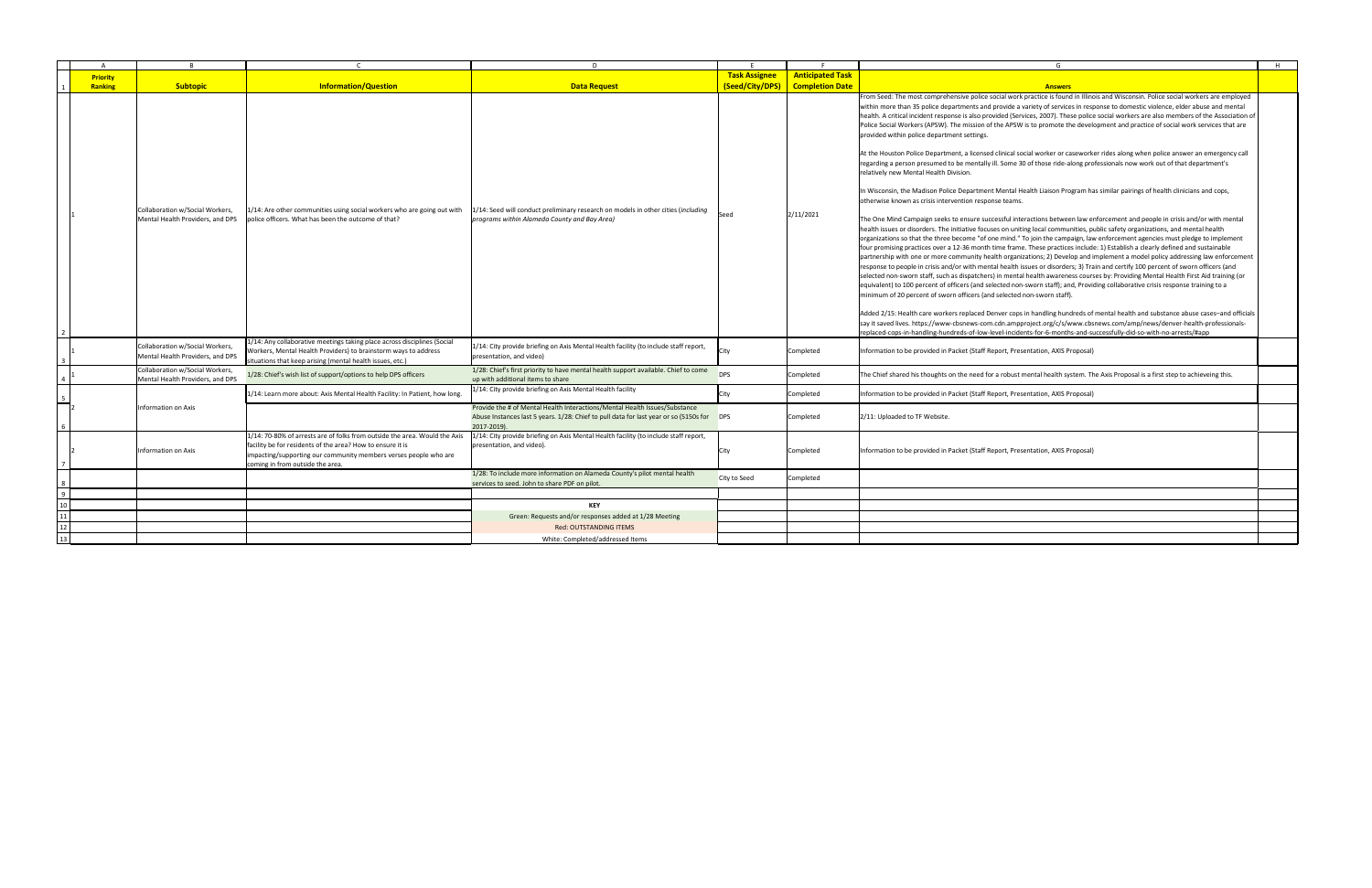|                                                                                  |                 |                                 |                                                                                                                                                      | D.                                                     |                      |                         | G                                                                                                                                                                                                                                                                                                       |
|----------------------------------------------------------------------------------|-----------------|---------------------------------|------------------------------------------------------------------------------------------------------------------------------------------------------|--------------------------------------------------------|----------------------|-------------------------|---------------------------------------------------------------------------------------------------------------------------------------------------------------------------------------------------------------------------------------------------------------------------------------------------------|
|                                                                                  | <b>Priority</b> |                                 |                                                                                                                                                      |                                                        | <b>Task Assignee</b> | <b>Anticipated Task</b> |                                                                                                                                                                                                                                                                                                         |
|                                                                                  | <b>Ranking</b>  | <b>Subtopic</b>                 | <b>Information/Question</b>                                                                                                                          | <b>Data Request</b>                                    | (Seed/City/DPS)      | <b>Completion Date</b>  | <b>Answers</b>                                                                                                                                                                                                                                                                                          |
|                                                                                  |                 | <b>DPS Funding Distribution</b> | 1/14: Detailed breakdown on Budget (Supplies and Services). What is<br>this buying?                                                                  | 1/14: Detailed breakdown on Supplies & Services        | <b>DPS</b>           | Completed               | 1/14: Mobile Data \$15,500, Travel \$20,000, Training \$15,000, Blood Draws \$20,000, Admin/Fin.<br>Services \$11,700, Document Shredding \$1,500, Uniforms \$3,000, Firearms/Taser/Less Lethal<br>\$20,500, Electronic Equip. Maint. \$115,500, Information Tech. \$52,000                             |
|                                                                                  |                 | <b>DPS Funding Distribution</b> | 1/14: Public Liability budget line item. If there have not been<br>complaints on DPS, why has that increased significantly?                          | 1/28: Details on public liability increase             | City/DPS             | Completed               | 3/11: Presentation on budgeting uploaded to TF Website                                                                                                                                                                                                                                                  |
|                                                                                  |                 | <b>DPS Funding Distribution</b> | 1/14: Where are the funds coming from for Crime Prevention? How<br>is the budget broken down between those programs?                                 |                                                        | City/DPS             | Completed               | 1/14: The City of Dublin funds Crime Prevention. The budget is around \$33k with \$10k promotional<br>items, \$5k Red Ribbon Week, \$3.5k Business Watch, \$3k School & Safety Program, \$2k Public<br>Meetings, \$2k Kids in Action, \$2k Bike Rodeos, \$1.5 Trading Cards, \$1.2k Neighborhood Watch. |
| $\overline{5}$                                                                   |                 |                                 | Rate of usage for crime prevention programs.                                                                                                         | 1/28: Rate of Usage: How many and who?                 |                      | Completed               | 2/11 Uploaded to City Website                                                                                                                                                                                                                                                                           |
| $6\overline{6}$                                                                  |                 | <b>DPS Funding Distribution</b> | 1/14: Future of adding crime prevention programs to include topics<br>like unconscious bias for Dublin teens, communicating with police<br>officers. | 1/14: No data requested                                | City/DPS             | Completed               | 1/14: These topics could be include in our future teen academies.                                                                                                                                                                                                                                       |
|                                                                                  |                 | N/A                             | 1/14: Pulsepoint--Similar platform for ACSO/DPS? (Does pulsepoint<br>exist for DPS?)                                                                 | 1/14: No data requested                                | City                 | Completed               | $1/14$ : Do not use it. Not common for Police Departments to do this.                                                                                                                                                                                                                                   |
|                                                                                  |                 | N/A                             | 1/28: Virtual Crime Prevention Classes during COVID?                                                                                                 |                                                        |                      | Completed               | 1/28: Have not done much, but have been holding Neighborhood Watch meetings virtually.                                                                                                                                                                                                                  |
| 9 <sup>°</sup>                                                                   |                 | N/A                             | 1/28: Bridging Police-Teens (Strategies)                                                                                                             |                                                        |                      | N/A                     | 1/28: TF to brainstorm ideas on bridging DPS and Dublin community                                                                                                                                                                                                                                       |
| 10 <sub>1</sub>                                                                  |                 |                                 |                                                                                                                                                      |                                                        |                      |                         |                                                                                                                                                                                                                                                                                                         |
| 11                                                                               |                 |                                 |                                                                                                                                                      | <b>KEY</b>                                             |                      |                         |                                                                                                                                                                                                                                                                                                         |
| $\begin{array}{c}\n\overline{12} \\ \overline{13} \\ \overline{14}\n\end{array}$ |                 |                                 |                                                                                                                                                      | Green: Requests and/or responses added at 1/28 Meeting |                      |                         |                                                                                                                                                                                                                                                                                                         |
|                                                                                  |                 |                                 |                                                                                                                                                      | <b>Red: OUTSTANDING ITEMS</b>                          |                      |                         |                                                                                                                                                                                                                                                                                                         |
|                                                                                  |                 |                                 |                                                                                                                                                      | White: Completed/addressed Items                       |                      |                         |                                                                                                                                                                                                                                                                                                         |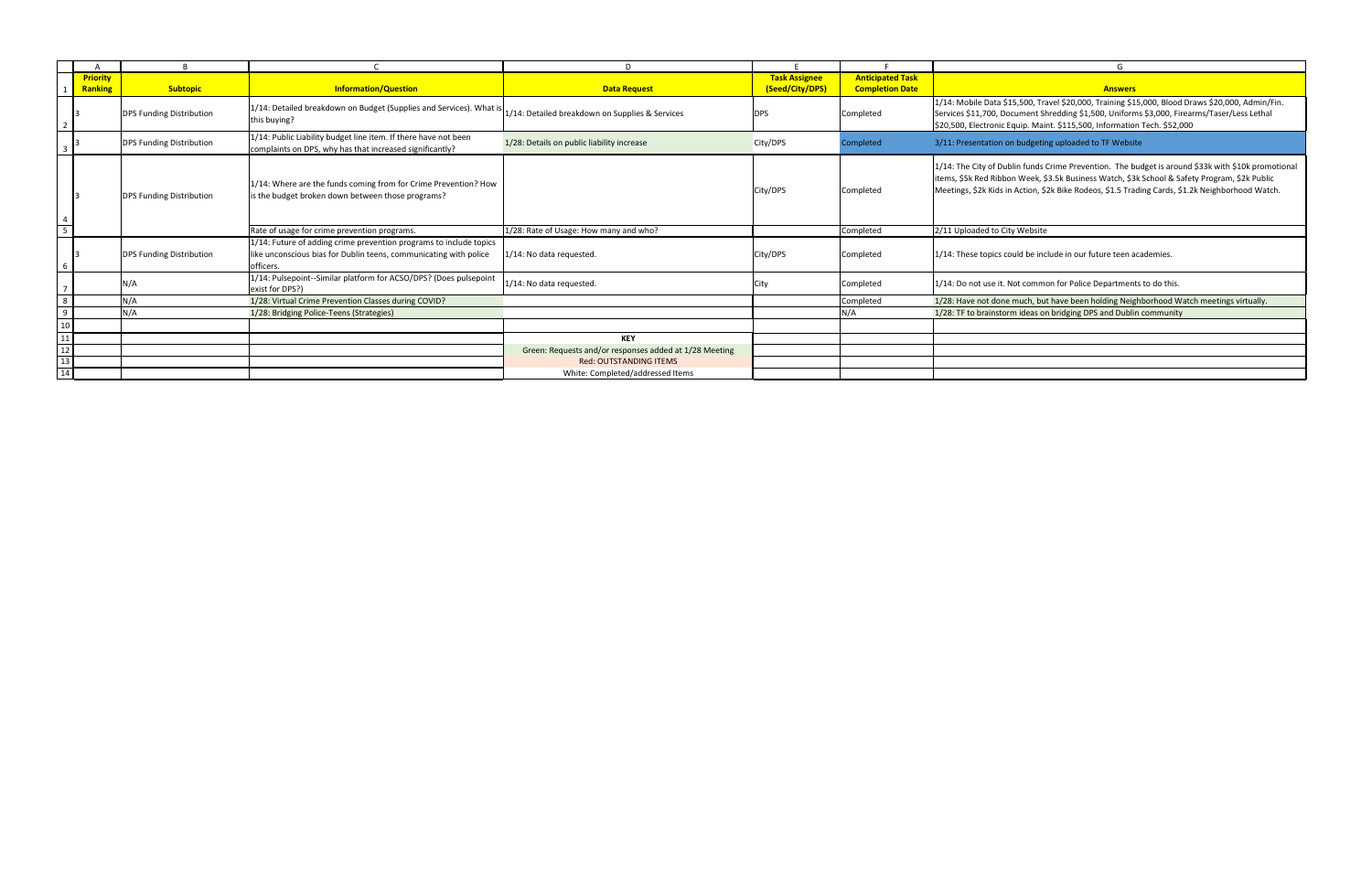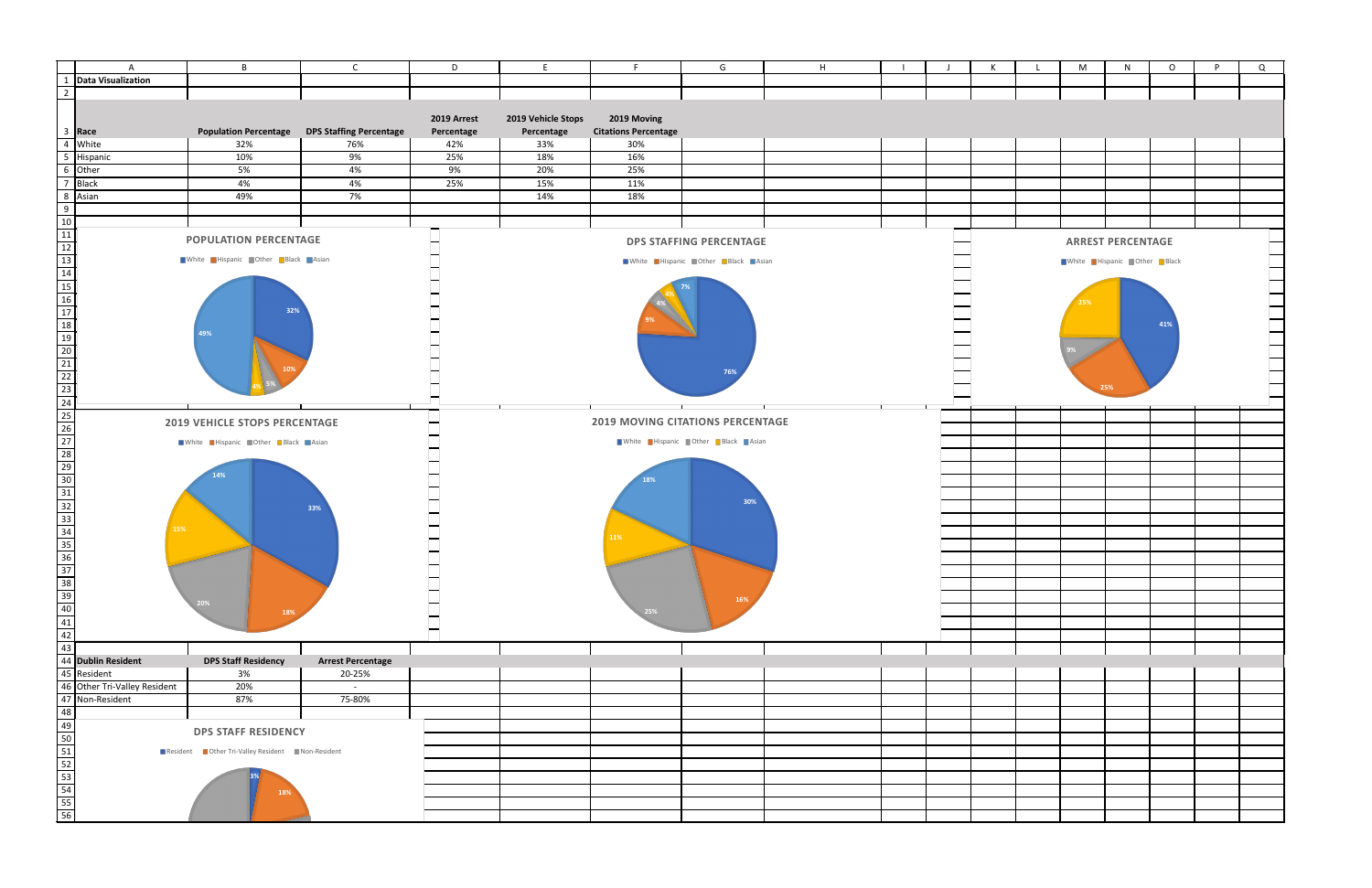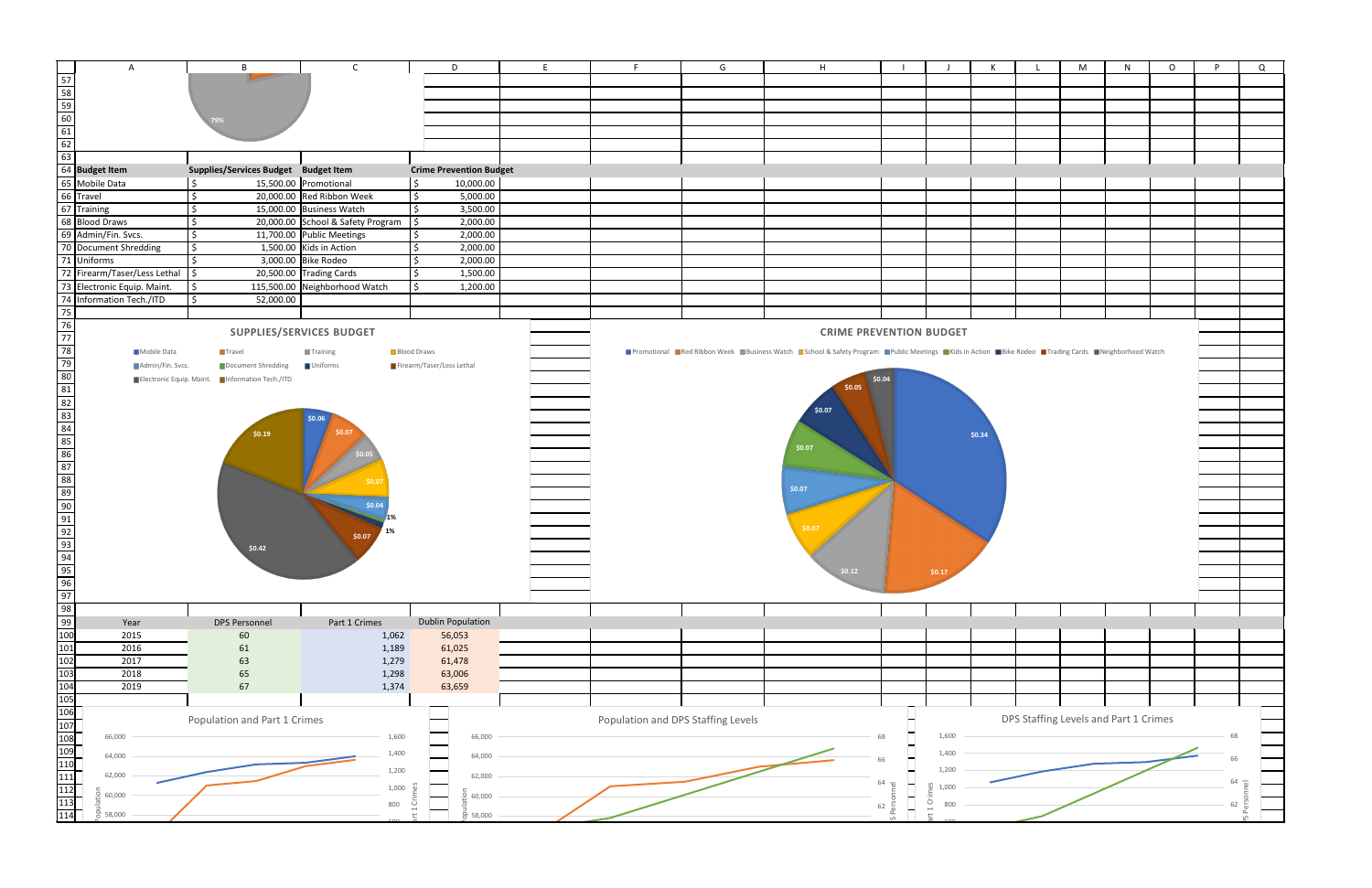| $\mathsf{A}$                                                                                                                                                                                                                                                                                   | B                                              | $\mathsf{C}$                                           | D            |                                                               |                                                   | G            | H                       |                |                      |      |      | M                                          | $\circ$      |               |
|------------------------------------------------------------------------------------------------------------------------------------------------------------------------------------------------------------------------------------------------------------------------------------------------|------------------------------------------------|--------------------------------------------------------|--------------|---------------------------------------------------------------|---------------------------------------------------|--------------|-------------------------|----------------|----------------------|------|------|--------------------------------------------|--------------|---------------|
|                                                                                                                                                                                                                                                                                                |                                                | <b>OUU</b>                                             |              |                                                               |                                                   |              |                         | $60$ $\approx$ | <b>UUU</b><br>$\sim$ | N.   |      |                                            |              | $60\ \square$ |
|                                                                                                                                                                                                                                                                                                |                                                | 400                                                    | 56,000       |                                                               |                                                   |              |                         |                | 400                  |      |      |                                            |              |               |
|                                                                                                                                                                                                                                                                                                |                                                |                                                        |              |                                                               |                                                   |              |                         |                |                      |      |      |                                            |              | 58            |
|                                                                                                                                                                                                                                                                                                |                                                | 200                                                    | 54,000       |                                                               |                                                   |              |                         | 58             | 200                  |      |      |                                            |              |               |
|                                                                                                                                                                                                                                                                                                |                                                |                                                        |              |                                                               |                                                   |              |                         |                |                      |      |      |                                            |              | 56            |
|                                                                                                                                                                                                                                                                                                |                                                | 2018<br>2019                                           | 52,000       | 2015                                                          | 2016                                              | 2017<br>2018 | 2019                    | 56             |                      | 2015 | 2016 | 2017                                       | 2019<br>2018 |               |
|                                                                                                                                                                                                                                                                                                |                                                |                                                        |              |                                                               |                                                   |              |                         |                |                      |      |      |                                            |              |               |
|                                                                                                                                                                                                                                                                                                | Dublin Population <b>Contact Part 1 Crimes</b> |                                                        |              |                                                               | Dublin Population <b>COVER SEAS</b> DPS Personnel |              |                         |                |                      |      |      | Part 1 Crimes <b>COMPANY</b> DPS Personnel |              |               |
|                                                                                                                                                                                                                                                                                                |                                                |                                                        |              |                                                               |                                                   |              |                         |                |                      |      |      |                                            |              |               |
|                                                                                                                                                                                                                                                                                                |                                                |                                                        |              |                                                               |                                                   |              |                         |                |                      |      |      |                                            |              |               |
|                                                                                                                                                                                                                                                                                                |                                                |                                                        |              |                                                               |                                                   |              |                         |                |                      |      |      |                                            |              |               |
| 124 "How safe do you feel in Dublin<br>125<br>126 Walking in your neighborho                                                                                                                                                                                                                   |                                                | ? Do you feel safe, unsafe, or neither safe nor unsafe |              |                                                               |                                                   |              | Perception of Safety    |                |                      |      |      |                                            |              |               |
|                                                                                                                                                                                                                                                                                                | <b>Total Safe</b>                              | <b>Total Unsafe</b>                                    |              |                                                               |                                                   |              |                         |                |                      |      |      |                                            |              |               |
|                                                                                                                                                                                                                                                                                                | 97%                                            | 1%                                                     |              |                                                               |                                                   |              |                         |                |                      |      |      |                                            |              |               |
| 127 Walking or playing in the City<br>128 In general<br>129 Walking in the Downtown A                                                                                                                                                                                                          | 91%                                            | 1%                                                     |              |                                                               | Bicycling                                         |              |                         | 11%            |                      |      |      |                                            |              |               |
|                                                                                                                                                                                                                                                                                                | 89%                                            | 3%                                                     |              |                                                               |                                                   |              |                         |                |                      |      |      |                                            |              |               |
|                                                                                                                                                                                                                                                                                                | 82%                                            | 3%                                                     |              |                                                               |                                                   |              |                         |                |                      |      |      |                                            |              |               |
| 130 Driving on Dublin Streets                                                                                                                                                                                                                                                                  | 79%                                            | 10%                                                    |              |                                                               | Driving on Dublin Streets                         |              |                         |                | 10%                  |      |      |                                            |              |               |
|                                                                                                                                                                                                                                                                                                | 61%                                            | 11%                                                    |              |                                                               |                                                   |              |                         |                |                      |      |      |                                            |              |               |
|                                                                                                                                                                                                                                                                                                |                                                |                                                        |              |                                                               | Walking in the Downtown Area                      |              |                         |                |                      |      |      |                                            |              |               |
|                                                                                                                                                                                                                                                                                                |                                                |                                                        |              |                                                               |                                                   |              |                         |                |                      |      |      |                                            |              |               |
|                                                                                                                                                                                                                                                                                                |                                                |                                                        |              |                                                               |                                                   |              |                         |                |                      |      |      |                                            |              |               |
|                                                                                                                                                                                                                                                                                                |                                                |                                                        |              |                                                               | In general                                        |              |                         |                |                      |      |      |                                            |              |               |
|                                                                                                                                                                                                                                                                                                |                                                |                                                        |              |                                                               |                                                   |              |                         |                |                      |      |      |                                            |              |               |
|                                                                                                                                                                                                                                                                                                |                                                |                                                        |              | Walking or playing in the City park closest to your residence |                                                   | $1\%$ .      |                         |                |                      | 1%   |      |                                            |              |               |
|                                                                                                                                                                                                                                                                                                |                                                |                                                        |              |                                                               |                                                   |              |                         |                |                      |      |      |                                            |              |               |
|                                                                                                                                                                                                                                                                                                |                                                |                                                        |              |                                                               |                                                   |              |                         |                |                      |      |      |                                            |              |               |
|                                                                                                                                                                                                                                                                                                |                                                |                                                        |              |                                                               | Walking in your neighborhood                      |              |                         |                |                      |      |      |                                            |              |               |
|                                                                                                                                                                                                                                                                                                |                                                |                                                        |              |                                                               |                                                   |              |                         |                |                      |      |      |                                            |              |               |
|                                                                                                                                                                                                                                                                                                |                                                |                                                        |              |                                                               |                                                   | 20%<br>0%    | 40%                     | 60%            | 80%                  | 100% |      | 120%                                       |              |               |
|                                                                                                                                                                                                                                                                                                |                                                |                                                        |              |                                                               |                                                   |              | Total Safe Total Unsafe |                |                      |      |      |                                            |              |               |
|                                                                                                                                                                                                                                                                                                |                                                |                                                        |              |                                                               |                                                   |              |                         |                |                      |      |      |                                            |              |               |
|                                                                                                                                                                                                                                                                                                |                                                |                                                        |              |                                                               |                                                   |              |                         |                |                      |      |      |                                            |              |               |
|                                                                                                                                                                                                                                                                                                |                                                |                                                        |              |                                                               |                                                   |              |                         |                |                      |      |      |                                            |              |               |
|                                                                                                                                                                                                                                                                                                | <b>Dublin Resident</b>                         | Other                                                  |              |                                                               |                                                   |              |                         |                |                      |      |      |                                            |              |               |
|                                                                                                                                                                                                                                                                                                | 10                                             | 10                                                     |              |                                                               |                                                   |              |                         |                |                      |      |      |                                            |              |               |
|                                                                                                                                                                                                                                                                                                | $\overline{\mathbf{3}}$                        | 9                                                      |              |                                                               |                                                   |              |                         |                |                      |      |      |                                            |              |               |
|                                                                                                                                                                                                                                                                                                | $\overline{\phantom{a}}$                       | 6                                                      |              |                                                               |                                                   |              |                         |                |                      |      |      |                                            |              |               |
|                                                                                                                                                                                                                                                                                                | $\overline{3}$                                 |                                                        |              |                                                               |                                                   |              |                         |                |                      |      |      |                                            |              |               |
|                                                                                                                                                                                                                                                                                                | 23                                             | 29                                                     | 52           |                                                               |                                                   |              |                         |                |                      |      |      |                                            |              |               |
|                                                                                                                                                                                                                                                                                                |                                                |                                                        |              |                                                               |                                                   |              |                         |                |                      |      |      |                                            |              |               |
|                                                                                                                                                                                                                                                                                                |                                                |                                                        |              |                                                               |                                                   |              |                         |                |                      |      |      |                                            |              |               |
|                                                                                                                                                                                                                                                                                                | 15                                             | 19                                                     |              |                                                               |                                                   |              |                         |                |                      |      |      |                                            |              |               |
|                                                                                                                                                                                                                                                                                                | 6                                              | 8                                                      |              |                                                               |                                                   |              |                         |                |                      |      |      |                                            |              |               |
|                                                                                                                                                                                                                                                                                                | $\overline{2}$                                 | $\overline{2}$                                         |              |                                                               |                                                   |              |                         |                |                      |      |      |                                            |              |               |
|                                                                                                                                                                                                                                                                                                | 23                                             | 29                                                     | 52           |                                                               |                                                   |              |                         |                |                      |      |      |                                            |              |               |
|                                                                                                                                                                                                                                                                                                |                                                |                                                        |              |                                                               |                                                   |              |                         |                |                      |      |      |                                            |              |               |
|                                                                                                                                                                                                                                                                                                | 37                                             |                                                        |              |                                                               |                                                   |              |                         |                |                      |      |      |                                            |              |               |
|                                                                                                                                                                                                                                                                                                | 13                                             |                                                        |              |                                                               |                                                   |              |                         |                |                      |      |      |                                            |              |               |
|                                                                                                                                                                                                                                                                                                | $\overline{2}$                                 |                                                        |              |                                                               |                                                   |              |                         |                |                      |      |      |                                            |              |               |
|                                                                                                                                                                                                                                                                                                | 52                                             |                                                        |              |                                                               |                                                   |              |                         |                |                      |      |      |                                            |              |               |
|                                                                                                                                                                                                                                                                                                |                                                |                                                        |              |                                                               |                                                   |              |                         |                |                      |      |      |                                            |              |               |
|                                                                                                                                                                                                                                                                                                | 11                                             |                                                        |              |                                                               |                                                   |              |                         |                |                      |      |      |                                            |              |               |
|                                                                                                                                                                                                                                                                                                | 11                                             |                                                        |              |                                                               |                                                   |              |                         |                |                      |      |      |                                            |              |               |
|                                                                                                                                                                                                                                                                                                | 30 <sup>°</sup>                                |                                                        |              |                                                               |                                                   |              |                         |                |                      |      |      |                                            |              |               |
|                                                                                                                                                                                                                                                                                                |                                                |                                                        |              |                                                               |                                                   |              |                         |                |                      |      |      |                                            |              |               |
|                                                                                                                                                                                                                                                                                                | 52                                             |                                                        |              |                                                               |                                                   |              |                         |                |                      |      |      |                                            |              |               |
|                                                                                                                                                                                                                                                                                                |                                                |                                                        |              |                                                               |                                                   |              |                         |                |                      |      |      |                                            |              |               |
|                                                                                                                                                                                                                                                                                                |                                                |                                                        |              |                                                               |                                                   |              |                         |                |                      |      |      |                                            |              |               |
| 131 Bicycling<br>132 133<br>133<br>133<br>133<br>133<br>135<br>135<br>138<br>140<br>141<br>142<br>143<br>144<br>142<br>143<br>144<br>142<br>143<br>144<br>142<br>143<br>144<br>142<br>143<br>146<br>Mhite<br>147 African American<br>148 Hispanic<br>150 Otter<br>152 Male<br>153 Fremale<br>1 |                                                |                                                        |              |                                                               |                                                   |              |                         |                |                      |      |      |                                            |              |               |
|                                                                                                                                                                                                                                                                                                | <b>Male</b>                                    | Female                                                 | <b>Total</b> | <b>ACSO Percentage</b>                                        | DPS Percentages Dublin Population                 |              |                         |                |                      |      |      |                                            |              |               |
|                                                                                                                                                                                                                                                                                                | 488                                            | 63                                                     | 551          | 57.34%                                                        | 76%                                               | 32%          |                         |                |                      |      |      |                                            |              |               |
|                                                                                                                                                                                                                                                                                                | 83                                             | $23\,$                                                 | 106          | 11.03%                                                        | 4%                                                | 4%           |                         |                |                      |      |      |                                            |              |               |
|                                                                                                                                                                                                                                                                                                | 129                                            | 24                                                     | 153          | 15.92%                                                        | 9%                                                | 10%          |                         |                |                      |      |      |                                            |              |               |
|                                                                                                                                                                                                                                                                                                |                                                |                                                        |              |                                                               |                                                   |              |                         |                |                      |      |      |                                            |              |               |